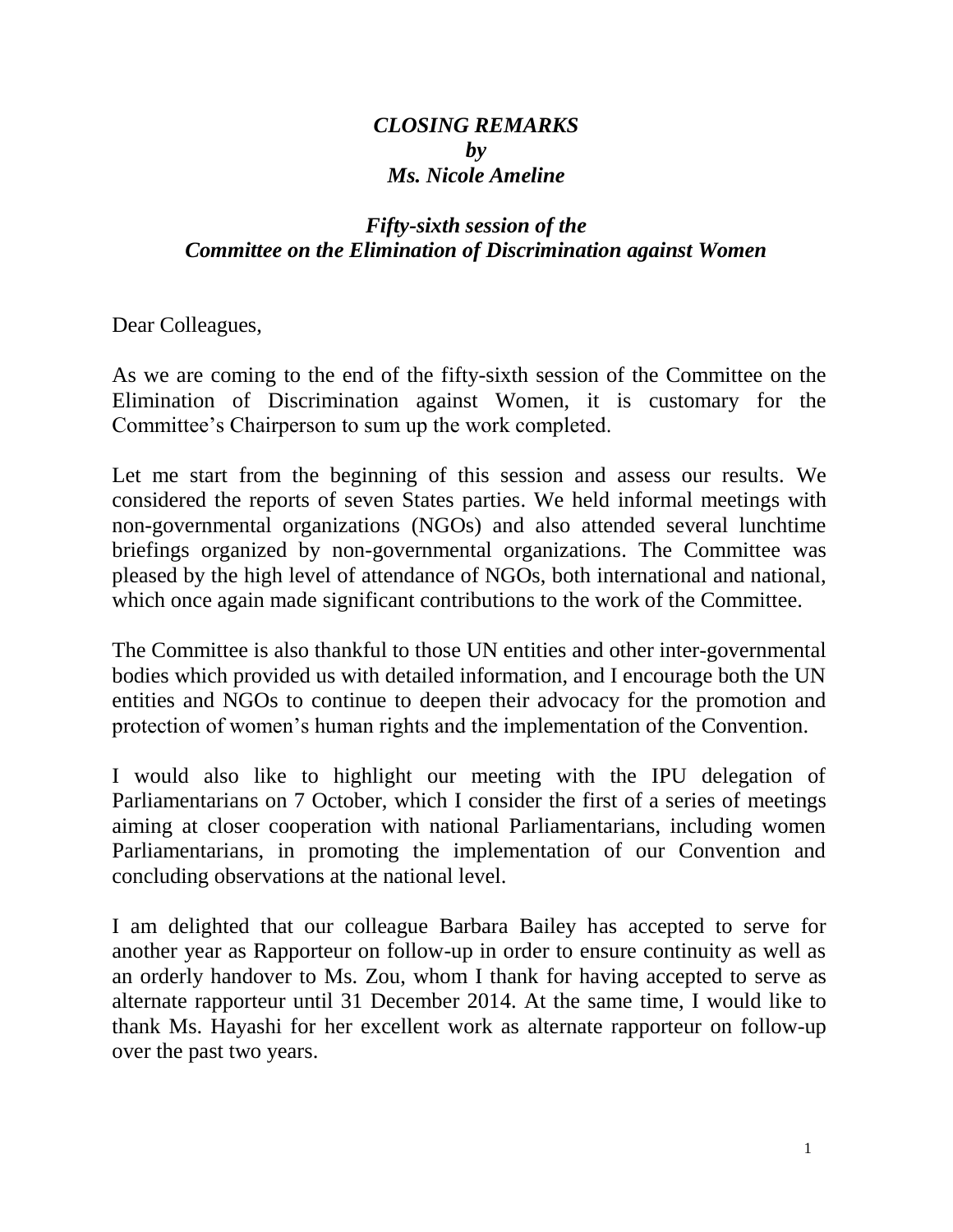In addition to considering the reports of States parties and adopting concluding observations thereon, the Committee also reviewed information received from States parties on priority recommendations as part of its follow-up procedure. It also continued to discharge its mandate under articles 2 and 8 of the Optional Protocol with regard to individual communications and inquiries, respectively. The Committee considered and adopted inadmissibility decisions on two individual communications. Furthermore, the Committee analyzed and discussed information under article 8 of the Optional Protocol in relation to inquiries.

On 18 October, the Committee adopted its general recommendation No. 30 on women in conflict prevention, conflict and post-conflict situations, by consensus. I would like to thank our colleague Pramila Patten for her excellent work on this milestone general recommendation which is an important contribution to the UN's women, peace and security architecture.

The Committee also discussed the draft general recommendation on gender related dimensions of refugee status, asylum and statelessness and I am confident that with the able guidance of Ms. Simonovic, we will be able to hold our first reading of the draft general recommendation at our next session in February 2014.

Great progress was made on our joint CEDAW/CRC general recommendation/ comment on harmful practices, thanks to the efforts of Violeta Neubauer and the other members of our Working Group on the joint GR/GC who met with their CRC colleagues for one full Sunday to finalize the draft.

At this point, I also wish to congratulate our colleague Naela Gabr on the very successful half day of general discussion on rural women we held on 7 October. The many contributions from experts, UN bodies, States parties and NGOs that we have received will no doubt form a solid basis for embarking on the preparation of a draft general recommendation on the topic. I would like to thank OHCHR, FAO, WFP, IFAD and UN Women for their generous support for this event.

Similarly, I wish to thank the Center for Reproductive Rights for having hosted our important meeting with the Human Rights Committee, during which we were able to jointly reflect on both Committees' jurisprudence on reproductive rights, including the complex issue of abortion.

Our meeting with the Special Rapporteur on the human rights of migrants was equally fruitful, as it reminded as once more of the importance of focusing on the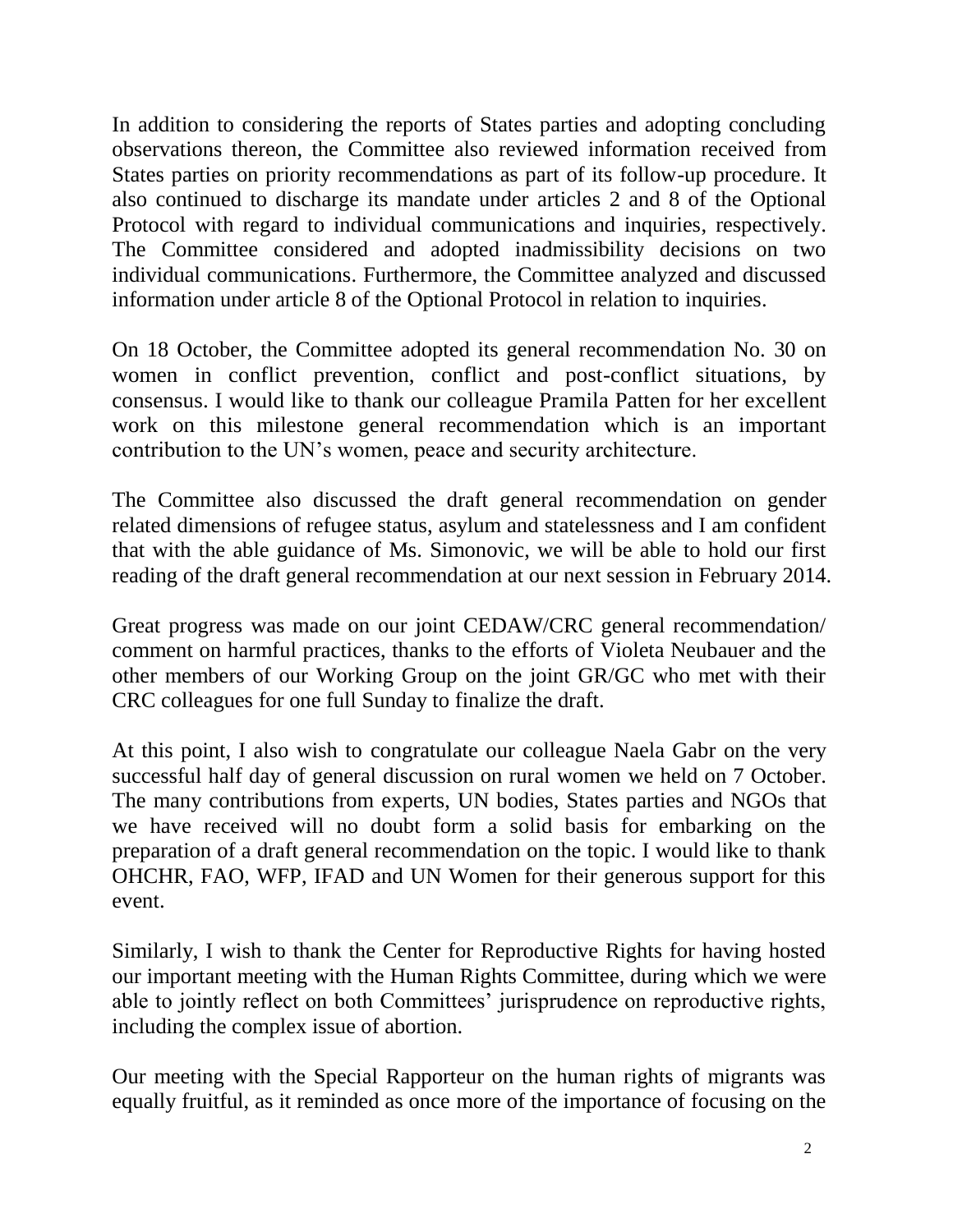difficult situation of many migrant women and girls in all parts of the world, who often face discrimination and rights abuses.

On a more pleasant note, our private visit of the Musée de la Croix Rouge and the reception by the City of Geneva were memorable and I know that I speak on behalf of all of you when I thank the City of Geneva for its generosity and continued hospitality.

On behalf of the Committee, I presented our General Assembly report on the  $52<sup>nd</sup>$ ,  $53<sup>rd</sup>$  and  $54<sup>th</sup>$  sessions to the Third Committee on 11 October, and seized the opportunity to lobby for our requests for additional resources for our Working Group on Communications and for relocating one of our annual sessions to New York. I am very hopeful that both requests will eventually be approved by the General Assembly.

Dear Colleagues,

May I take this opportunity to extend my appreciation to the States parties that engaged in the excellent constructive dialogues with the Committee, many of which were represented at a very high level.

Before I conclude, please allow me to sincerely thank all experts for the hard work accomplished during the past three weeks, especially the country rapporteurs who have greatly contributed to our discussions during the dialogues with the representatives of the States parties. I am also grateful to my colleagues in the Bureau for their advice on the many issues that we have discussed.

I would like to extend the Committee's appreciation to our Secretariat for their dedication, efficiency and hard work. Of course, I also would like to thank the interpreters, précis writers, translators, conference room officers, technicians, press officers and all the others who made this session successful.

Lastly, I am saddened to announce that Régine's current contract will come to an end in February next year, at the very beginning of our  $57<sup>th</sup>$  session. I wholeheartedly thank Régine for her excellent services and her enthusiasm for the advancement of women's rights. Régine has become a true pillar of the CEDAW Secretariat in the past two years. We will miss her fine legal skills but also her smiles. In thanking Régine on behalf of the Committee, I wish to add: "Ce n'est qu'un au revoir."